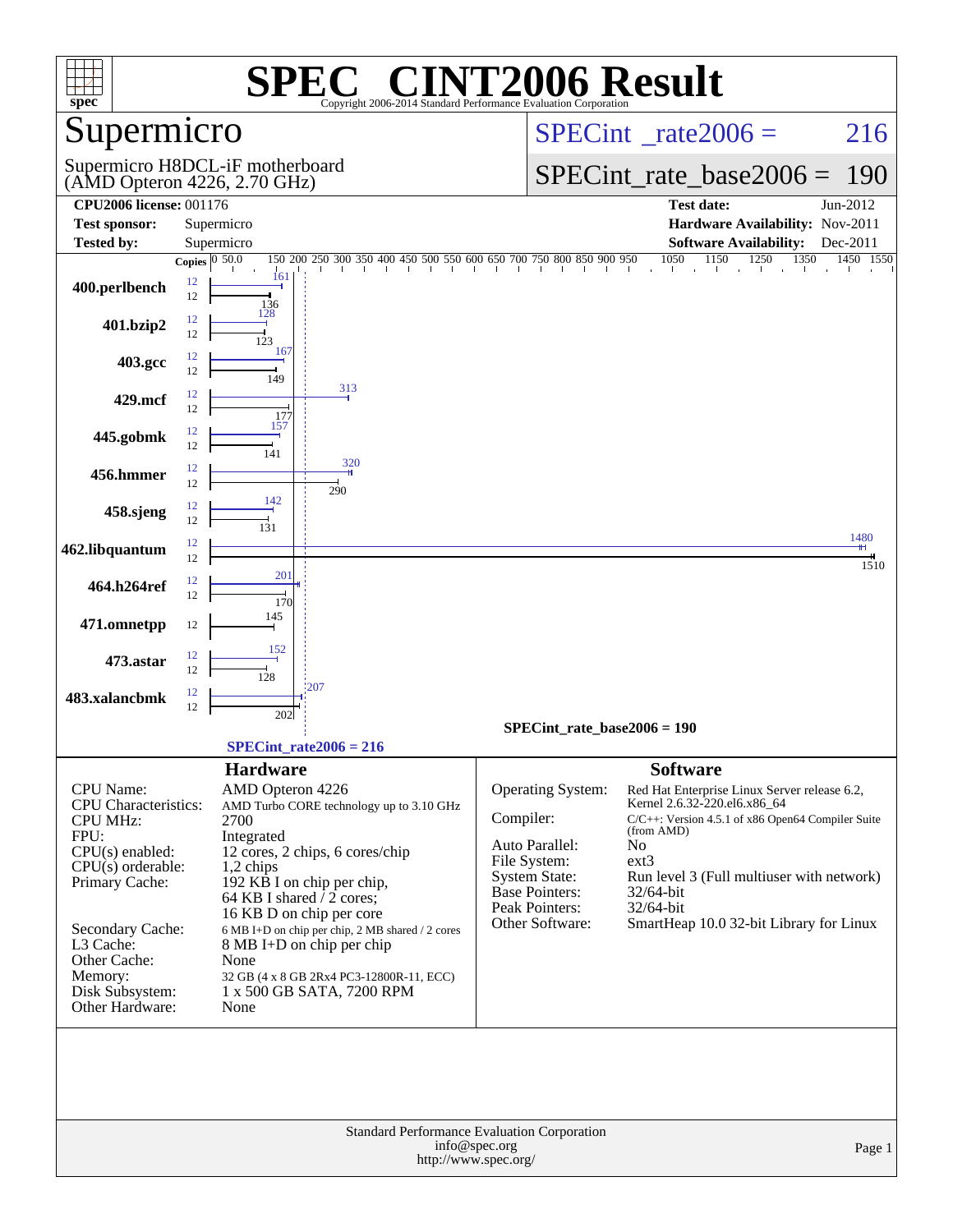

### Supermicro

(AMD Opteron 4226, 2.70 GHz) Supermicro H8DCL-iF motherboard SPECint rate  $2006 = 216$ 

### [SPECint\\_rate\\_base2006 =](http://www.spec.org/auto/cpu2006/Docs/result-fields.html#SPECintratebase2006) 190

**[CPU2006 license:](http://www.spec.org/auto/cpu2006/Docs/result-fields.html#CPU2006license)** 001176 **[Test date:](http://www.spec.org/auto/cpu2006/Docs/result-fields.html#Testdate)** Jun-2012 **[Test sponsor:](http://www.spec.org/auto/cpu2006/Docs/result-fields.html#Testsponsor)** Supermicro **[Hardware Availability:](http://www.spec.org/auto/cpu2006/Docs/result-fields.html#HardwareAvailability)** Nov-2011 **[Tested by:](http://www.spec.org/auto/cpu2006/Docs/result-fields.html#Testedby)** Supermicro **Supermicro [Software Availability:](http://www.spec.org/auto/cpu2006/Docs/result-fields.html#SoftwareAvailability)** Dec-2011

#### **[Results Table](http://www.spec.org/auto/cpu2006/Docs/result-fields.html#ResultsTable)**

|                                                                                                          | <b>Base</b>   |                |            |                | <b>Peak</b>     |                |            |               |                |              |                |              |                |              |
|----------------------------------------------------------------------------------------------------------|---------------|----------------|------------|----------------|-----------------|----------------|------------|---------------|----------------|--------------|----------------|--------------|----------------|--------------|
| <b>Benchmark</b>                                                                                         | <b>Copies</b> | <b>Seconds</b> | Ratio      | <b>Seconds</b> | Ratio           | <b>Seconds</b> | Ratio      | <b>Copies</b> | <b>Seconds</b> | <b>Ratio</b> | <b>Seconds</b> | <b>Ratio</b> | <b>Seconds</b> | <b>Ratio</b> |
| 400.perlbench                                                                                            | 12            | 864            | <b>136</b> | 881            | 133             | 862            | 136I       | 12            | 728            | 161          | 728            | <b>161</b>   | 718            | 163          |
| 401.bzip2                                                                                                | 12            | 943            | 123        | 947            | 122             | 944            | <u>123</u> | 12            | 906            | 128          | 906            | <u> 128</u>  | 903            | 128          |
| $403.\mathrm{gcc}$                                                                                       | 12            | 649            | 149        | 646            | 15 <sub>0</sub> | 651            | 148        | 12            | 578            | 167          | 579            | 167          | 579            | 167          |
| $429$ .mcf                                                                                               | 12            | 616            | 178        | 617            | 177             | 617            | <b>177</b> | 12            | 350            | 312          | 349            | 313          | 349            | 314          |
| $445$ .gobm $k$                                                                                          | 12            | 892            | 141        | 891            | 141             | 892            | 141        | 12            | 802            | 157          | 804            | 157          | 803            | 157          |
| 456.hmmer                                                                                                | 12            | 385            | 291        | 387            | <b>290</b>      | 387            | <b>290</b> | 12            | 356            | 315          | 350            | 320          | 349            | 321          |
| $458$ .sjeng                                                                                             | 12            | 1115           | <b>130</b> | 1107           | 131             | 1111           | <b>131</b> | 12            | 1020           | 142          | 1019           | 143          | 1023           | 142          |
| 462.libquantum                                                                                           | 12            | 165            | 1510       | 166            | 1500            | 165            | 1510       | 12            | 167            | 1490         | 169            | 1470         | 168            | 1480         |
| 464.h264ref                                                                                              | 12            | 1560           | 170        | 1558           | <b>170</b>      | 1555           | 171        | 12            | 1316           | 202          | 1336           | 199          | 1319           | 201          |
| 471.omnetpp                                                                                              | 12            | 517            | 145        | 518            | 145             | 517            | <b>145</b> | 12            | 517            | 145          | 518            | 145          | 517            | <u>145</u>   |
| 473.astar                                                                                                | 12            | 660            | 128        | 660            | <b>128</b>      | 658            | 128        | 12            | 553            | 152          | 553            | 152          | 553            | 152          |
| 483.xalancbmk                                                                                            | 12            | 411            | 202        | 409            | 202             | 410            | <b>202</b> | 12            | 399            | 208          | 401            | 206          | 399            | 207          |
| Results appear in the order in which they were run. Bold underlined text indicates a median measurement. |               |                |            |                |                 |                |            |               |                |              |                |              |                |              |

#### **[Submit Notes](http://www.spec.org/auto/cpu2006/Docs/result-fields.html#SubmitNotes)**

The config file option 'submit' was used. 'numactl' was used to bind copies to the cores. See the configuration file for details.

#### **[Operating System Notes](http://www.spec.org/auto/cpu2006/Docs/result-fields.html#OperatingSystemNotes)**

'ulimit -s unlimited' was used to set environment stack size 'ulimit -l 2097152' was used to set environment locked pages in memory limit

Transparent huge pages were enabled for this run (OS default)

Huge pages were not configured for this run.

### **[Platform Notes](http://www.spec.org/auto/cpu2006/Docs/result-fields.html#PlatformNotes)**

 As tested, the system used a Supermicro CSE-743TQ-865B chassis. The chassis is configured with a PWS-865-PQ power supply, 2 SNK-P0024AP4 heatsink, as well as 4 FAN-0074L4 middle cooling fan.

### **[General Notes](http://www.spec.org/auto/cpu2006/Docs/result-fields.html#GeneralNotes)**

Environment variables set by runspec before the start of the run: LD\_LIBRARY\_PATH = "/home/cpu2006/amd1104-rate-libs-revC/32:/home/cpu2006/amd1104-rate-libs-revC/64"

The x86 Open64 Compiler Suite is only available from (and supported by) AMD at Continued on next page

> Standard Performance Evaluation Corporation [info@spec.org](mailto:info@spec.org) <http://www.spec.org/>

Page 2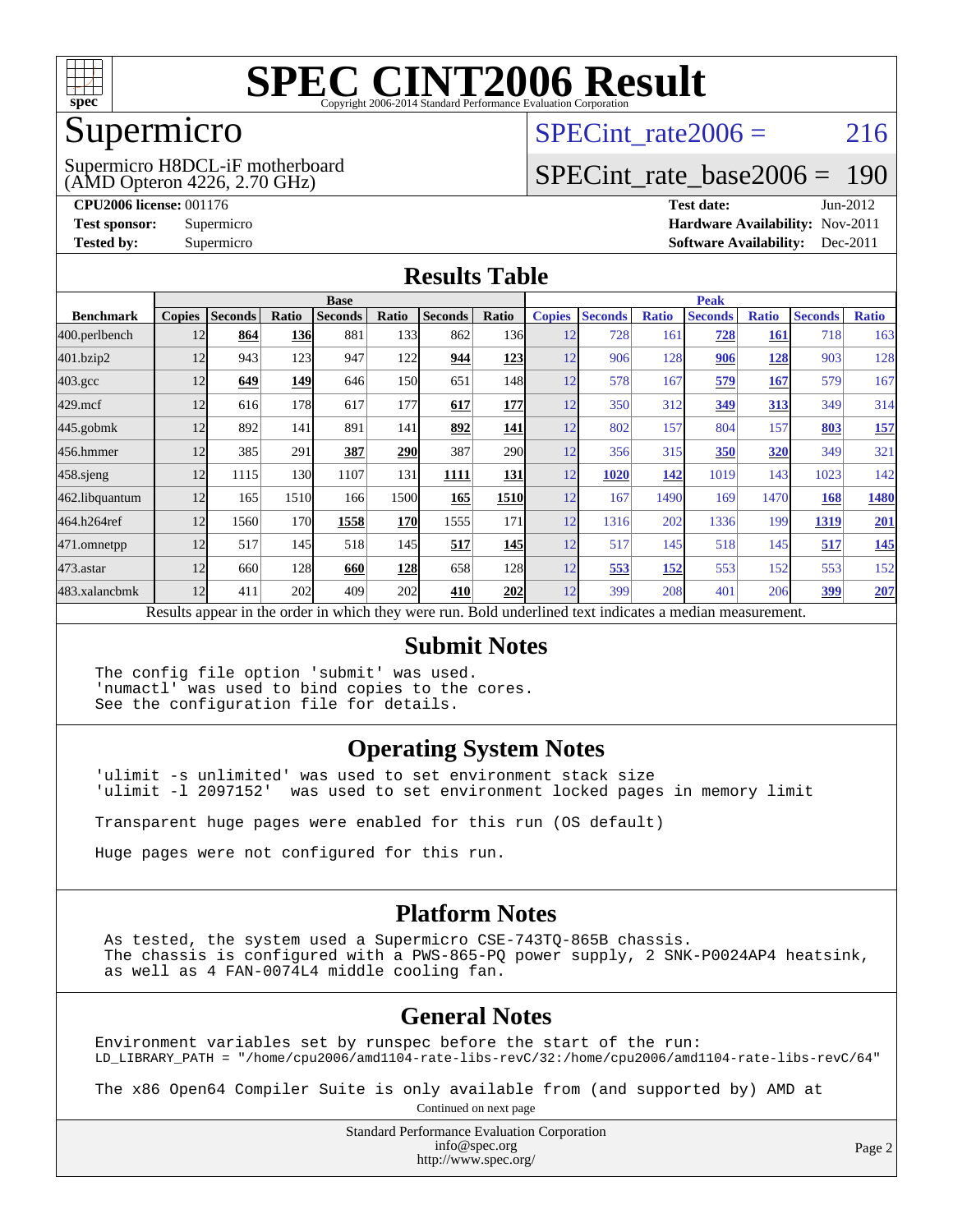

### Supermicro

(AMD Opteron 4226, 2.70 GHz) Supermicro H8DCL-iF motherboard SPECint rate  $2006 = 216$ 

[SPECint\\_rate\\_base2006 =](http://www.spec.org/auto/cpu2006/Docs/result-fields.html#SPECintratebase2006) 190

**[CPU2006 license:](http://www.spec.org/auto/cpu2006/Docs/result-fields.html#CPU2006license)** 001176 **[Test date:](http://www.spec.org/auto/cpu2006/Docs/result-fields.html#Testdate)** Jun-2012

**[Test sponsor:](http://www.spec.org/auto/cpu2006/Docs/result-fields.html#Testsponsor)** Supermicro **[Hardware Availability:](http://www.spec.org/auto/cpu2006/Docs/result-fields.html#HardwareAvailability)** Nov-2011 **[Tested by:](http://www.spec.org/auto/cpu2006/Docs/result-fields.html#Testedby)** Supermicro **Supermicro [Software Availability:](http://www.spec.org/auto/cpu2006/Docs/result-fields.html#SoftwareAvailability)** Dec-2011

### **[General Notes \(Continued\)](http://www.spec.org/auto/cpu2006/Docs/result-fields.html#GeneralNotes)**

<http://developer.amd.com/cpu/open64>

Binaries were compiled on a system with 2x AMD Opteron 6274 chips + 64GB Memory using RHEL 6.1

### **[Base Compiler Invocation](http://www.spec.org/auto/cpu2006/Docs/result-fields.html#BaseCompilerInvocation)**

[C benchmarks](http://www.spec.org/auto/cpu2006/Docs/result-fields.html#Cbenchmarks): [opencc](http://www.spec.org/cpu2006/results/res2012q3/cpu2006-20120711-23619.flags.html#user_CCbase_Fopencc)

[C++ benchmarks:](http://www.spec.org/auto/cpu2006/Docs/result-fields.html#CXXbenchmarks) [openCC](http://www.spec.org/cpu2006/results/res2012q3/cpu2006-20120711-23619.flags.html#user_CXXbase_FopenCC)

### **[Base Portability Flags](http://www.spec.org/auto/cpu2006/Docs/result-fields.html#BasePortabilityFlags)**

 400.perlbench: [-DSPEC\\_CPU\\_LP64](http://www.spec.org/cpu2006/results/res2012q3/cpu2006-20120711-23619.flags.html#b400.perlbench_basePORTABILITY_DSPEC_CPU_LP64) [-DSPEC\\_CPU\\_LINUX\\_X64](http://www.spec.org/cpu2006/results/res2012q3/cpu2006-20120711-23619.flags.html#b400.perlbench_baseCPORTABILITY_DSPEC_CPU_LINUX_X64) 401.bzip2: [-DSPEC\\_CPU\\_LP64](http://www.spec.org/cpu2006/results/res2012q3/cpu2006-20120711-23619.flags.html#suite_basePORTABILITY401_bzip2_DSPEC_CPU_LP64) 403.gcc: [-DSPEC\\_CPU\\_LP64](http://www.spec.org/cpu2006/results/res2012q3/cpu2006-20120711-23619.flags.html#suite_basePORTABILITY403_gcc_DSPEC_CPU_LP64) 429.mcf: [-DSPEC\\_CPU\\_LP64](http://www.spec.org/cpu2006/results/res2012q3/cpu2006-20120711-23619.flags.html#suite_basePORTABILITY429_mcf_DSPEC_CPU_LP64) 445.gobmk: [-DSPEC\\_CPU\\_LP64](http://www.spec.org/cpu2006/results/res2012q3/cpu2006-20120711-23619.flags.html#suite_basePORTABILITY445_gobmk_DSPEC_CPU_LP64) 456.hmmer: [-DSPEC\\_CPU\\_LP64](http://www.spec.org/cpu2006/results/res2012q3/cpu2006-20120711-23619.flags.html#suite_basePORTABILITY456_hmmer_DSPEC_CPU_LP64) 458.sjeng: [-DSPEC\\_CPU\\_LP64](http://www.spec.org/cpu2006/results/res2012q3/cpu2006-20120711-23619.flags.html#suite_basePORTABILITY458_sjeng_DSPEC_CPU_LP64) 462.libquantum: [-DSPEC\\_CPU\\_LP64](http://www.spec.org/cpu2006/results/res2012q3/cpu2006-20120711-23619.flags.html#suite_basePORTABILITY462_libquantum_DSPEC_CPU_LP64) [-DSPEC\\_CPU\\_LINUX](http://www.spec.org/cpu2006/results/res2012q3/cpu2006-20120711-23619.flags.html#b462.libquantum_baseCPORTABILITY_DSPEC_CPU_LINUX) 464.h264ref: [-DSPEC\\_CPU\\_LP64](http://www.spec.org/cpu2006/results/res2012q3/cpu2006-20120711-23619.flags.html#suite_basePORTABILITY464_h264ref_DSPEC_CPU_LP64) 483.xalancbmk: [-DSPEC\\_CPU\\_LINUX](http://www.spec.org/cpu2006/results/res2012q3/cpu2006-20120711-23619.flags.html#b483.xalancbmk_baseCXXPORTABILITY_DSPEC_CPU_LINUX)

### **[Base Optimization Flags](http://www.spec.org/auto/cpu2006/Docs/result-fields.html#BaseOptimizationFlags)**

[C benchmarks](http://www.spec.org/auto/cpu2006/Docs/result-fields.html#Cbenchmarks):

[-march=bdver1](http://www.spec.org/cpu2006/results/res2012q3/cpu2006-20120711-23619.flags.html#user_CCbase_F-march_fdb9f2653a6b3eaa60be4cf93a9ba5f3) [-Ofast](http://www.spec.org/cpu2006/results/res2012q3/cpu2006-20120711-23619.flags.html#user_CCbase_F-Ofast) [-CG:local\\_sched\\_alg=1](http://www.spec.org/cpu2006/results/res2012q3/cpu2006-20120711-23619.flags.html#user_CCbase_F-CG:local_sched_alg_2175ca61f1a2717f1ec57b14995b9e7a) [-INLINE:aggressive=ON](http://www.spec.org/cpu2006/results/res2012q3/cpu2006-20120711-23619.flags.html#user_CCbase_F-INLINE:aggressive_1968a21fda3b9e485676870015f71302) [-IPA:plimit=8000](http://www.spec.org/cpu2006/results/res2012q3/cpu2006-20120711-23619.flags.html#user_CCbase_F-IPA:plimit_92cba83f3d47f09c7d5368fda93ddbd7) [-IPA:small\\_pu=100](http://www.spec.org/cpu2006/results/res2012q3/cpu2006-20120711-23619.flags.html#user_CCbase_F-IPA:small_pu_900a09767c6929d55c26ea3d32399996) [-HP:bd=2m:heap=2m](http://www.spec.org/cpu2006/results/res2012q3/cpu2006-20120711-23619.flags.html#user_CCbase_F-HUGEPAGE_539c723a9f9bd1bd95cd839aeb740bae) [-mso](http://www.spec.org/cpu2006/results/res2012q3/cpu2006-20120711-23619.flags.html#user_CCbase_F-mso) [-LNO:prefetch=2](http://www.spec.org/cpu2006/results/res2012q3/cpu2006-20120711-23619.flags.html#user_CCbase_F-LNO:prefetch_9aee81855ba0592a3c8a40ba7b041143)

[C++ benchmarks:](http://www.spec.org/auto/cpu2006/Docs/result-fields.html#CXXbenchmarks)

[-march=bdver1](http://www.spec.org/cpu2006/results/res2012q3/cpu2006-20120711-23619.flags.html#user_CXXbase_F-march_fdb9f2653a6b3eaa60be4cf93a9ba5f3) [-Ofast](http://www.spec.org/cpu2006/results/res2012q3/cpu2006-20120711-23619.flags.html#user_CXXbase_F-Ofast) [-m32](http://www.spec.org/cpu2006/results/res2012q3/cpu2006-20120711-23619.flags.html#user_CXXbase_F-m32) [-INLINE:aggressive=on](http://www.spec.org/cpu2006/results/res2012q3/cpu2006-20120711-23619.flags.html#user_CXXbase_F-INLINE:aggressive_e14807c0a1e56a6a83cb25ab07c7ae8a) [-CG:cmp\\_peep=on](http://www.spec.org/cpu2006/results/res2012q3/cpu2006-20120711-23619.flags.html#user_CXXbase_F-CG:cmp_peep_ab90c979e95bee1f1f617a32622424ed) [-D\\_\\_OPEN64\\_FAST\\_SET](http://www.spec.org/cpu2006/results/res2012q3/cpu2006-20120711-23619.flags.html#user_CXXbase_F-D__OPEN64_FAST_SET_294c6d8260f208640e5474aae24dc22e) [-L/root/work/libraries/SmartHeap-10/lib -lsmartheap](http://www.spec.org/cpu2006/results/res2012q3/cpu2006-20120711-23619.flags.html#user_CXXbase_F-L_lib_directory_lsmartheap_85a76c4428362ddebb9fcf59329573fc)

### **[Peak Compiler Invocation](http://www.spec.org/auto/cpu2006/Docs/result-fields.html#PeakCompilerInvocation)**

[C benchmarks](http://www.spec.org/auto/cpu2006/Docs/result-fields.html#Cbenchmarks): [opencc](http://www.spec.org/cpu2006/results/res2012q3/cpu2006-20120711-23619.flags.html#user_CCpeak_Fopencc)

[C++ benchmarks:](http://www.spec.org/auto/cpu2006/Docs/result-fields.html#CXXbenchmarks) [openCC](http://www.spec.org/cpu2006/results/res2012q3/cpu2006-20120711-23619.flags.html#user_CXXpeak_FopenCC)

> Standard Performance Evaluation Corporation [info@spec.org](mailto:info@spec.org) <http://www.spec.org/>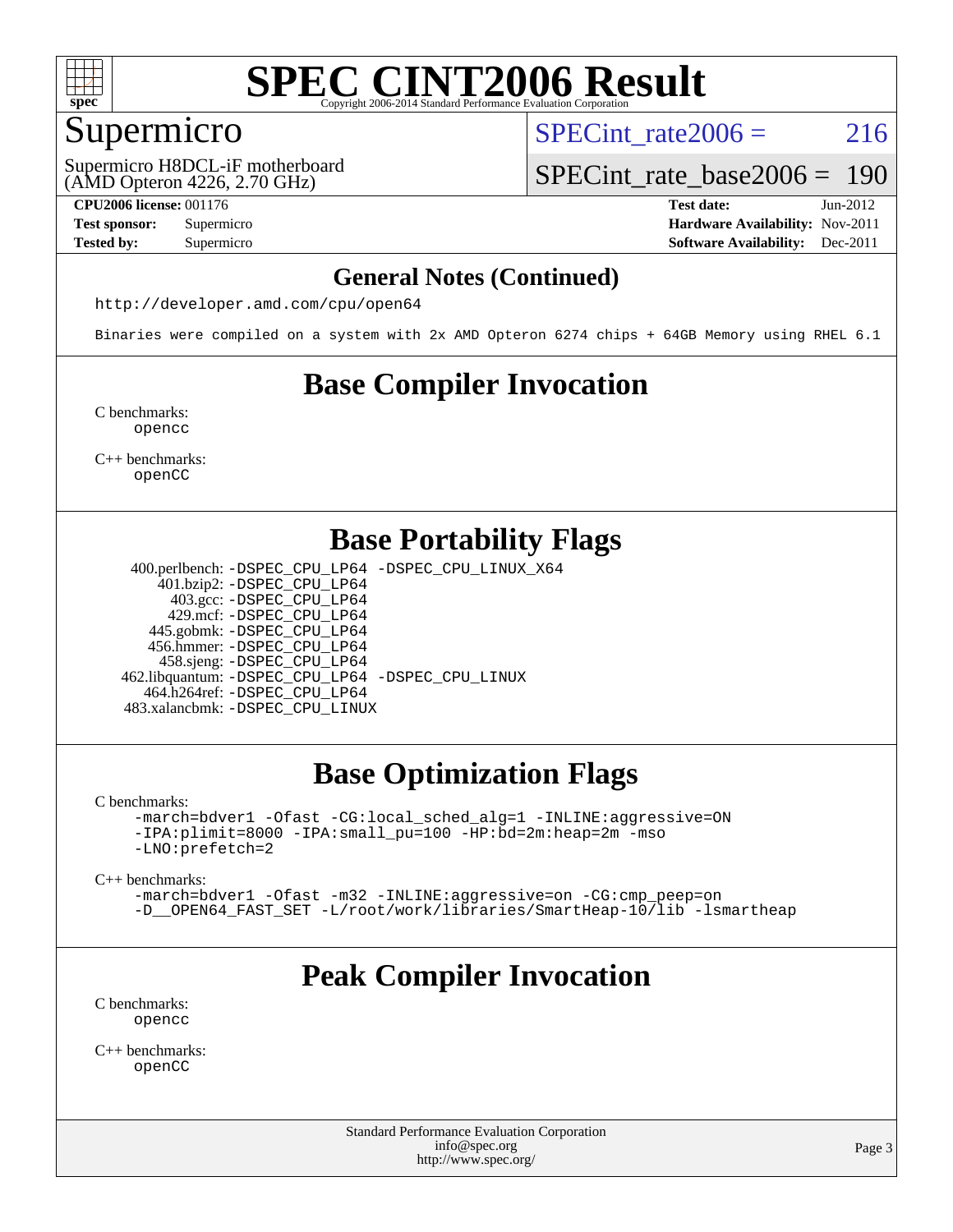

### Supermicro

SPECint\_rate $2006 = 216$ 

(AMD Opteron 4226, 2.70 GHz) Supermicro H8DCL-iF motherboard

[SPECint\\_rate\\_base2006 =](http://www.spec.org/auto/cpu2006/Docs/result-fields.html#SPECintratebase2006) 190

**[CPU2006 license:](http://www.spec.org/auto/cpu2006/Docs/result-fields.html#CPU2006license)** 001176 **[Test date:](http://www.spec.org/auto/cpu2006/Docs/result-fields.html#Testdate)** Jun-2012 **[Test sponsor:](http://www.spec.org/auto/cpu2006/Docs/result-fields.html#Testsponsor)** Supermicro **[Hardware Availability:](http://www.spec.org/auto/cpu2006/Docs/result-fields.html#HardwareAvailability)** Nov-2011 **[Tested by:](http://www.spec.org/auto/cpu2006/Docs/result-fields.html#Testedby)** Supermicro **Supermicro [Software Availability:](http://www.spec.org/auto/cpu2006/Docs/result-fields.html#SoftwareAvailability)** Dec-2011

### **[Peak Portability Flags](http://www.spec.org/auto/cpu2006/Docs/result-fields.html#PeakPortabilityFlags)**

 400.perlbench: [-DSPEC\\_CPU\\_LP64](http://www.spec.org/cpu2006/results/res2012q3/cpu2006-20120711-23619.flags.html#b400.perlbench_peakPORTABILITY_DSPEC_CPU_LP64) [-DSPEC\\_CPU\\_LINUX\\_X64](http://www.spec.org/cpu2006/results/res2012q3/cpu2006-20120711-23619.flags.html#b400.perlbench_peakCPORTABILITY_DSPEC_CPU_LINUX_X64) 401.bzip2: [-DSPEC\\_CPU\\_LP64](http://www.spec.org/cpu2006/results/res2012q3/cpu2006-20120711-23619.flags.html#suite_peakPORTABILITY401_bzip2_DSPEC_CPU_LP64) 445.gobmk: [-DSPEC\\_CPU\\_LP64](http://www.spec.org/cpu2006/results/res2012q3/cpu2006-20120711-23619.flags.html#suite_peakPORTABILITY445_gobmk_DSPEC_CPU_LP64) 456.hmmer: [-DSPEC\\_CPU\\_LP64](http://www.spec.org/cpu2006/results/res2012q3/cpu2006-20120711-23619.flags.html#suite_peakPORTABILITY456_hmmer_DSPEC_CPU_LP64) 458.sjeng: [-DSPEC\\_CPU\\_LP64](http://www.spec.org/cpu2006/results/res2012q3/cpu2006-20120711-23619.flags.html#suite_peakPORTABILITY458_sjeng_DSPEC_CPU_LP64) 462.libquantum: [-DSPEC\\_CPU\\_LP64](http://www.spec.org/cpu2006/results/res2012q3/cpu2006-20120711-23619.flags.html#suite_peakPORTABILITY462_libquantum_DSPEC_CPU_LP64) [-DSPEC\\_CPU\\_LINUX](http://www.spec.org/cpu2006/results/res2012q3/cpu2006-20120711-23619.flags.html#b462.libquantum_peakCPORTABILITY_DSPEC_CPU_LINUX) 464.h264ref: [-DSPEC\\_CPU\\_LP64](http://www.spec.org/cpu2006/results/res2012q3/cpu2006-20120711-23619.flags.html#suite_peakPORTABILITY464_h264ref_DSPEC_CPU_LP64) 483.xalancbmk: [-DSPEC\\_CPU\\_LINUX](http://www.spec.org/cpu2006/results/res2012q3/cpu2006-20120711-23619.flags.html#b483.xalancbmk_peakCXXPORTABILITY_DSPEC_CPU_LINUX)

### **[Peak Optimization Flags](http://www.spec.org/auto/cpu2006/Docs/result-fields.html#PeakOptimizationFlags)**

[C benchmarks](http://www.spec.org/auto/cpu2006/Docs/result-fields.html#Cbenchmarks):

 400.perlbench: [-march=bdver1](http://www.spec.org/cpu2006/results/res2012q3/cpu2006-20120711-23619.flags.html#user_peakCCLD400_perlbench_F-march_fdb9f2653a6b3eaa60be4cf93a9ba5f3) [-fb\\_create fbdata](http://www.spec.org/cpu2006/results/res2012q3/cpu2006-20120711-23619.flags.html#user_peakPASS1_CFLAGSPASS1_LDFLAGS400_perlbench_F-fb_create_filename)(pass 1) [-fb\\_opt fbdata](http://www.spec.org/cpu2006/results/res2012q3/cpu2006-20120711-23619.flags.html#user_peakPASS2_CFLAGSPASS2_LDFLAGS400_perlbench_F-fb_opt_filename)(pass 2) [-Ofast](http://www.spec.org/cpu2006/results/res2012q3/cpu2006-20120711-23619.flags.html#user_peakCOPTIMIZE400_perlbench_F-Ofast) [-LNO:prefetch=2](http://www.spec.org/cpu2006/results/res2012q3/cpu2006-20120711-23619.flags.html#user_peakCOPTIMIZE400_perlbench_F-LNO:prefetch_9aee81855ba0592a3c8a40ba7b041143) [-LNO:opt=0](http://www.spec.org/cpu2006/results/res2012q3/cpu2006-20120711-23619.flags.html#user_peakCOPTIMIZE400_perlbench_F-LNO:opt_b91e8b13d06f45039299c6496cc69a5f) [-IPA:plimit=20000](http://www.spec.org/cpu2006/results/res2012q3/cpu2006-20120711-23619.flags.html#user_peakCOPTIMIZE400_perlbench_F-IPA:plimit_89e6fd9421ace0d5dab294a0a1b8be33) -OPT:unroll times max=8 [-OPT:unroll\\_size=256](http://www.spec.org/cpu2006/results/res2012q3/cpu2006-20120711-23619.flags.html#user_peakCOPTIMIZE400_perlbench_F-OPT:unroll_size_dfa492f42f50f580c3837c8b22d14f27) [-OPT:unroll\\_level=2](http://www.spec.org/cpu2006/results/res2012q3/cpu2006-20120711-23619.flags.html#user_peakCOPTIMIZE400_perlbench_F-OPT:unroll_level_2cd767e66711a193dd7aad8ffe1e4d20) [-OPT:keep\\_ext=on](http://www.spec.org/cpu2006/results/res2012q3/cpu2006-20120711-23619.flags.html#user_peakCOPTIMIZE400_perlbench_F-OPT:keep_ext_4dbb9969188886aadf10437ce9577910) [-WOPT:if\\_conv=0](http://www.spec.org/cpu2006/results/res2012q3/cpu2006-20120711-23619.flags.html#user_peakCOPTIMIZE400_perlbench_F-WOPT:if_conv_3763321a358ff896b32d6152fd83e145) [-WOPT:sib=on](http://www.spec.org/cpu2006/results/res2012q3/cpu2006-20120711-23619.flags.html#user_peakCOPTIMIZE400_perlbench_F-WOPT:sib_922e769c7f0e2d4dff1b4919612a4b7b) [-CG:local\\_sched\\_alg=1](http://www.spec.org/cpu2006/results/res2012q3/cpu2006-20120711-23619.flags.html#user_peakCOPTIMIZE400_perlbench_F-CG:local_sched_alg_2175ca61f1a2717f1ec57b14995b9e7a) [-CG:unroll\\_fb\\_req=on](http://www.spec.org/cpu2006/results/res2012q3/cpu2006-20120711-23619.flags.html#user_peakCOPTIMIZE400_perlbench_F-CG:unroll_fb_req_6669f978801820a53c68eded7a4f0485) [-CG:movext\\_icmp=off](http://www.spec.org/cpu2006/results/res2012q3/cpu2006-20120711-23619.flags.html#user_peakCOPTIMIZE400_perlbench_F-CG:movext_icmp_460c980612b8c1bf4cfe85e9a0188f7b) [-HP:bd=2m:heap=2m](http://www.spec.org/cpu2006/results/res2012q3/cpu2006-20120711-23619.flags.html#user_peakCOPTIMIZE400_perlbench_F-HUGEPAGE_539c723a9f9bd1bd95cd839aeb740bae) 401.bzip2: [-march=bdver1](http://www.spec.org/cpu2006/results/res2012q3/cpu2006-20120711-23619.flags.html#user_peakCCLD401_bzip2_F-march_fdb9f2653a6b3eaa60be4cf93a9ba5f3) [-fb\\_create fbdata](http://www.spec.org/cpu2006/results/res2012q3/cpu2006-20120711-23619.flags.html#user_peakPASS1_CFLAGSPASS1_LDFLAGS401_bzip2_F-fb_create_filename)(pass 1) [-fb\\_opt fbdata](http://www.spec.org/cpu2006/results/res2012q3/cpu2006-20120711-23619.flags.html#user_peakPASS2_CFLAGSPASS2_LDFLAGS401_bzip2_F-fb_opt_filename)(pass 2) [-O3](http://www.spec.org/cpu2006/results/res2012q3/cpu2006-20120711-23619.flags.html#user_peakCOPTIMIZE401_bzip2_F-O3) [-LNO:prefetch=2](http://www.spec.org/cpu2006/results/res2012q3/cpu2006-20120711-23619.flags.html#user_peakCOPTIMIZE401_bzip2_F-LNO:prefetch_9aee81855ba0592a3c8a40ba7b041143) [-LNO:pf2=0](http://www.spec.org/cpu2006/results/res2012q3/cpu2006-20120711-23619.flags.html#user_peakCOPTIMIZE401_bzip2_F-LNO:pf2_07981756300a2e0b4788bc5b1051435b) [-OPT:alias=disjoint](http://www.spec.org/cpu2006/results/res2012q3/cpu2006-20120711-23619.flags.html#user_peakCOPTIMIZE401_bzip2_F-OPT:alias_af85d624bc8c113f27b06a81a9df063d) [-OPT:goto=off](http://www.spec.org/cpu2006/results/res2012q3/cpu2006-20120711-23619.flags.html#user_peakCOPTIMIZE401_bzip2_F-OPT:goto_b8760493db7ddb90acc865b6d90bb5de) [-CG:local\\_sched\\_alg=1](http://www.spec.org/cpu2006/results/res2012q3/cpu2006-20120711-23619.flags.html#user_peakCOPTIMIZE401_bzip2_F-CG:local_sched_alg_2175ca61f1a2717f1ec57b14995b9e7a) [-HP:bdt=2m:heap=2m](http://www.spec.org/cpu2006/results/res2012q3/cpu2006-20120711-23619.flags.html#user_peakCOPTIMIZE401_bzip2_F-HUGEPAGE_855e97383b49831f390a2af16fe7202f) 403.gcc: [-march=bdver1](http://www.spec.org/cpu2006/results/res2012q3/cpu2006-20120711-23619.flags.html#user_peakCCLD403_gcc_F-march_fdb9f2653a6b3eaa60be4cf93a9ba5f3) [-fb\\_create fbdata](http://www.spec.org/cpu2006/results/res2012q3/cpu2006-20120711-23619.flags.html#user_peakPASS1_CFLAGSPASS1_LDFLAGS403_gcc_F-fb_create_filename)(pass 1) [-fb\\_opt fbdata](http://www.spec.org/cpu2006/results/res2012q3/cpu2006-20120711-23619.flags.html#user_peakPASS2_CFLAGSPASS2_LDFLAGS403_gcc_F-fb_opt_filename)(pass 2) [-Ofast](http://www.spec.org/cpu2006/results/res2012q3/cpu2006-20120711-23619.flags.html#user_peakCOPTIMIZE403_gcc_F-Ofast) [-LNO:trip\\_count=256](http://www.spec.org/cpu2006/results/res2012q3/cpu2006-20120711-23619.flags.html#user_peakCOPTIMIZE403_gcc_F-LNO:trip_count_fda57506a3ecf9651535a9a8fb03b434) [-CG:cmp\\_peep=on](http://www.spec.org/cpu2006/results/res2012q3/cpu2006-20120711-23619.flags.html#user_peakCOPTIMIZE403_gcc_F-CG:cmp_peep_ab90c979e95bee1f1f617a32622424ed) [-CG:pre\\_minreg\\_level=2](http://www.spec.org/cpu2006/results/res2012q3/cpu2006-20120711-23619.flags.html#user_peakCOPTIMIZE403_gcc_F-CG:pre_minreg_level_7a4f6ecddb7c61e5a5fb2e3c8bb4dd9d) [-m32](http://www.spec.org/cpu2006/results/res2012q3/cpu2006-20120711-23619.flags.html#user_peakCOPTIMIZE403_gcc_F-m32) [-HP:bdt=2m:heap=2m](http://www.spec.org/cpu2006/results/res2012q3/cpu2006-20120711-23619.flags.html#user_peakCOPTIMIZE403_gcc_F-HUGEPAGE_855e97383b49831f390a2af16fe7202f) [-GRA:unspill=on](http://www.spec.org/cpu2006/results/res2012q3/cpu2006-20120711-23619.flags.html#user_peakCOPTIMIZE403_gcc_F-GRA:unspill_1a6c98043856890311246be72b057593) [-IPA:small\\_pu=200](http://www.spec.org/cpu2006/results/res2012q3/cpu2006-20120711-23619.flags.html#user_peakCOPTIMIZE403_gcc_F-IPA:small_pu_9e003d10925fc6bd9336e5337d9e3a22) [-WOPT:sib=on](http://www.spec.org/cpu2006/results/res2012q3/cpu2006-20120711-23619.flags.html#user_peakCOPTIMIZE403_gcc_F-WOPT:sib_922e769c7f0e2d4dff1b4919612a4b7b) 429.mcf: [-march=bdver1](http://www.spec.org/cpu2006/results/res2012q3/cpu2006-20120711-23619.flags.html#user_peakCCLD429_mcf_F-march_fdb9f2653a6b3eaa60be4cf93a9ba5f3) [-O3](http://www.spec.org/cpu2006/results/res2012q3/cpu2006-20120711-23619.flags.html#user_peakCOPTIMIZE429_mcf_F-O3) [-OPT:unroll\\_times\\_max=5](http://www.spec.org/cpu2006/results/res2012q3/cpu2006-20120711-23619.flags.html#user_peakCOPTIMIZE429_mcf_F-OPT:unroll_times_max_41568a7af56e14658911ef351ee37d74) [-ipa](http://www.spec.org/cpu2006/results/res2012q3/cpu2006-20120711-23619.flags.html#user_peakCOPTIMIZE429_mcf_F-ipa) [-INLINE:aggressive=on](http://www.spec.org/cpu2006/results/res2012q3/cpu2006-20120711-23619.flags.html#user_peakCOPTIMIZE429_mcf_F-INLINE:aggressive_e14807c0a1e56a6a83cb25ab07c7ae8a) [-CG:gcm=off](http://www.spec.org/cpu2006/results/res2012q3/cpu2006-20120711-23619.flags.html#user_peakCOPTIMIZE429_mcf_F-CG:gcm_3afc0477d086a9a9afc1ccea25488f06) [-CG:dsched=on](http://www.spec.org/cpu2006/results/res2012q3/cpu2006-20120711-23619.flags.html#user_peakCOPTIMIZE429_mcf_F-CG:dsched_25fd6bf9b1a971fa5ea06b24e400231d) [-GRA:prioritize\\_by\\_density=on](http://www.spec.org/cpu2006/results/res2012q3/cpu2006-20120711-23619.flags.html#user_peakCOPTIMIZE429_mcf_F-GRA:prioritize_by_density_342c4fb73fe18829f920373223f095a5) [-m32](http://www.spec.org/cpu2006/results/res2012q3/cpu2006-20120711-23619.flags.html#user_peakCOPTIMIZE429_mcf_F-m32) [-HP:bdt=2m:heap=2m](http://www.spec.org/cpu2006/results/res2012q3/cpu2006-20120711-23619.flags.html#user_peakCOPTIMIZE429_mcf_F-HUGEPAGE_855e97383b49831f390a2af16fe7202f) [-mso](http://www.spec.org/cpu2006/results/res2012q3/cpu2006-20120711-23619.flags.html#user_peakCOPTIMIZE429_mcf_F-mso) 445.gobmk: [-march=bdver1](http://www.spec.org/cpu2006/results/res2012q3/cpu2006-20120711-23619.flags.html#user_peakCCLD445_gobmk_F-march_fdb9f2653a6b3eaa60be4cf93a9ba5f3) [-fb\\_create fbdata](http://www.spec.org/cpu2006/results/res2012q3/cpu2006-20120711-23619.flags.html#user_peakPASS1_CFLAGSPASS1_LDFLAGS445_gobmk_F-fb_create_filename)(pass 1) [-fb\\_opt fbdata](http://www.spec.org/cpu2006/results/res2012q3/cpu2006-20120711-23619.flags.html#user_peakPASS2_CFLAGSPASS2_LDFLAGS445_gobmk_F-fb_opt_filename)(pass 2) [-Ofast](http://www.spec.org/cpu2006/results/res2012q3/cpu2006-20120711-23619.flags.html#user_peakCOPTIMIZE445_gobmk_F-Ofast) [-OPT:unroll\\_size=256](http://www.spec.org/cpu2006/results/res2012q3/cpu2006-20120711-23619.flags.html#user_peakCOPTIMIZE445_gobmk_F-OPT:unroll_size_dfa492f42f50f580c3837c8b22d14f27) [-OPT:unroll\\_times\\_max=8](http://www.spec.org/cpu2006/results/res2012q3/cpu2006-20120711-23619.flags.html#user_peakCOPTIMIZE445_gobmk_F-OPT:unroll_times_max_1ad8852298ca2c36a68b2d007aae0e22) [-OPT:keep\\_ext=on](http://www.spec.org/cpu2006/results/res2012q3/cpu2006-20120711-23619.flags.html#user_peakCOPTIMIZE445_gobmk_F-OPT:keep_ext_4dbb9969188886aadf10437ce9577910) [-IPA:plimit=750](http://www.spec.org/cpu2006/results/res2012q3/cpu2006-20120711-23619.flags.html#user_peakCOPTIMIZE445_gobmk_F-IPA:plimit_d12b7edf4800746ab824f3a01a8ce117) [-IPA:min\\_hotness=300](http://www.spec.org/cpu2006/results/res2012q3/cpu2006-20120711-23619.flags.html#user_peakCOPTIMIZE445_gobmk_F-IPA:min_hotness_a22c9a7839d9fc5b8df1b53fa3adec91) [-IPA:pu\\_reorder=1](http://www.spec.org/cpu2006/results/res2012q3/cpu2006-20120711-23619.flags.html#user_peakCOPTIMIZE445_gobmk_F-IPA:pu_reorder_05e26b42f44c94362cdc386b470e6fd6) [-LNO:ignore\\_feedback=off](http://www.spec.org/cpu2006/results/res2012q3/cpu2006-20120711-23619.flags.html#user_peakCOPTIMIZE445_gobmk_F-LNO:ignore_feedback_1d6d06f39185b277a955c10dfd0a9a73) [-WOPT:if\\_conv=2](http://www.spec.org/cpu2006/results/res2012q3/cpu2006-20120711-23619.flags.html#user_peakCOPTIMIZE445_gobmk_F-WOPT:if_conv_e8462f40aca1486d344ee41d7d72a1be) [-HP:bd=2m:heap=2m](http://www.spec.org/cpu2006/results/res2012q3/cpu2006-20120711-23619.flags.html#user_peakCOPTIMIZE445_gobmk_F-HUGEPAGE_539c723a9f9bd1bd95cd839aeb740bae) 456.hmmer: [-march=bdver1](http://www.spec.org/cpu2006/results/res2012q3/cpu2006-20120711-23619.flags.html#user_peakCCLD456_hmmer_F-march_fdb9f2653a6b3eaa60be4cf93a9ba5f3) [-fb\\_create fbdata](http://www.spec.org/cpu2006/results/res2012q3/cpu2006-20120711-23619.flags.html#user_peakPASS1_CFLAGSPASS1_LDFLAGS456_hmmer_F-fb_create_filename)(pass 1) [-fb\\_opt fbdata](http://www.spec.org/cpu2006/results/res2012q3/cpu2006-20120711-23619.flags.html#user_peakPASS2_CFLAGSPASS2_LDFLAGS456_hmmer_F-fb_opt_filename)(pass 2) [-Ofast](http://www.spec.org/cpu2006/results/res2012q3/cpu2006-20120711-23619.flags.html#user_peakCOPTIMIZE456_hmmer_F-Ofast) [-LNO:prefetch=2](http://www.spec.org/cpu2006/results/res2012q3/cpu2006-20120711-23619.flags.html#user_peakCOPTIMIZE456_hmmer_F-LNO:prefetch_9aee81855ba0592a3c8a40ba7b041143) [-OPT:alias=disjoint](http://www.spec.org/cpu2006/results/res2012q3/cpu2006-20120711-23619.flags.html#user_peakCOPTIMIZE456_hmmer_F-OPT:alias_af85d624bc8c113f27b06a81a9df063d) [-OPT:unroll\\_times\\_max=16](http://www.spec.org/cpu2006/results/res2012q3/cpu2006-20120711-23619.flags.html#user_peakCOPTIMIZE456_hmmer_F-OPT:unroll_times_max_5d3a7ea8aede02c15c5f97a188fc301e) [-OPT:unroll\\_size=512](http://www.spec.org/cpu2006/results/res2012q3/cpu2006-20120711-23619.flags.html#user_peakCOPTIMIZE456_hmmer_F-OPT:unroll_size_79cfbf3314b86bd6f3f6a82a9903ba97) [-OPT:unroll\\_level=2](http://www.spec.org/cpu2006/results/res2012q3/cpu2006-20120711-23619.flags.html#user_peakCOPTIMIZE456_hmmer_F-OPT:unroll_level_2cd767e66711a193dd7aad8ffe1e4d20) [-OPT:keep\\_ext=on](http://www.spec.org/cpu2006/results/res2012q3/cpu2006-20120711-23619.flags.html#user_peakCOPTIMIZE456_hmmer_F-OPT:keep_ext_4dbb9969188886aadf10437ce9577910) [-CG:cflow=0](http://www.spec.org/cpu2006/results/res2012q3/cpu2006-20120711-23619.flags.html#user_peakCOPTIMIZE456_hmmer_F-CG:cflow_75ba632a6a95410c488fc5f313a16b42) [-CG:cmp\\_peep=on](http://www.spec.org/cpu2006/results/res2012q3/cpu2006-20120711-23619.flags.html#user_peakCOPTIMIZE456_hmmer_F-CG:cmp_peep_ab90c979e95bee1f1f617a32622424ed) [-CG:pre\\_local\\_sched=off](http://www.spec.org/cpu2006/results/res2012q3/cpu2006-20120711-23619.flags.html#user_peakCOPTIMIZE456_hmmer_F-CG:pre_local_sched_7bb173f1e7fa183e34a713f624fd3d48) [-HP:bdt=2m:heap=2m](http://www.spec.org/cpu2006/results/res2012q3/cpu2006-20120711-23619.flags.html#user_peakCOPTIMIZE456_hmmer_F-HUGEPAGE_855e97383b49831f390a2af16fe7202f) Continued on next page

Standard Performance Evaluation Corporation [info@spec.org](mailto:info@spec.org) <http://www.spec.org/>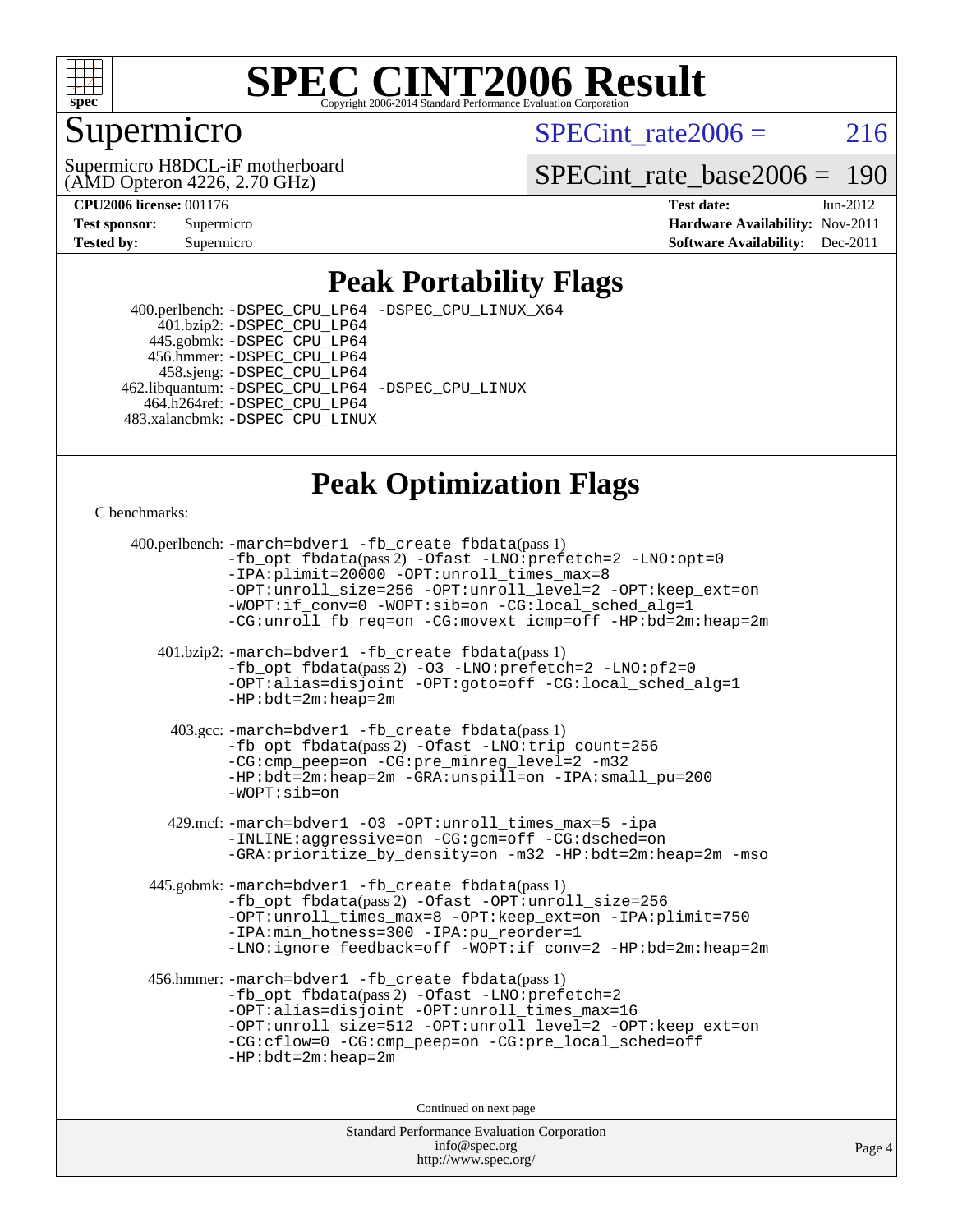

# **Supermicro**

 $SPECTnt_rate2006 = 216$ 

(AMD Opteron 4226, 2.70 GHz) Supermicro H8DCL-iF motherboard

[SPECint\\_rate\\_base2006 =](http://www.spec.org/auto/cpu2006/Docs/result-fields.html#SPECintratebase2006) 190

| <b>Tested by:</b> | Supermicro |
|-------------------|------------|
| Test sponsor:     | Supermicro |

**[CPU2006 license:](http://www.spec.org/auto/cpu2006/Docs/result-fields.html#CPU2006license)** 001176 **[Test date:](http://www.spec.org/auto/cpu2006/Docs/result-fields.html#Testdate)** Jun-2012 **[Hardware Availability:](http://www.spec.org/auto/cpu2006/Docs/result-fields.html#HardwareAvailability)** Nov-2011 **[Software Availability:](http://www.spec.org/auto/cpu2006/Docs/result-fields.html#SoftwareAvailability)** Dec-2011

### **[Peak Optimization Flags \(Continued\)](http://www.spec.org/auto/cpu2006/Docs/result-fields.html#PeakOptimizationFlags)**

|                      | $\sim$                                                                                                                                                                                                                                                                                                                                           |        |
|----------------------|--------------------------------------------------------------------------------------------------------------------------------------------------------------------------------------------------------------------------------------------------------------------------------------------------------------------------------------------------|--------|
|                      | 458.sjeng: -march=bdver1 -fb_create fbdata(pass 1)<br>-fb_opt fbdata(pass 2) -Ofast -CG:ptr_load_use=0<br>-CG:divrem_opt=on -CG:movext_icmp=off -CG:locs_best=on<br>-LNO:full_unroll=10 -IPA:pu_reorder=2 -HP:heap=2m:bd=2m<br>$-WOPT: sib=on$                                                                                                   |        |
|                      | 462.libquantum: -march=bdver1 -Ofast -mso -OPT:unroll_size=512<br>-OPT:unroll_times_max=16 -LNO:prefetch=2<br>-LNO:prefetch_ahead=4 -LNO:pf2=0 -CG:local_sched_alg=1<br>-CG:p2align=0 -INLINE:aggressive=ON -IPA:plimit=15000<br>-IPA: small_pu=100 -HP: bdt=2m: heap=2m, limit=300                                                              |        |
|                      | 464.h264ref: -march=bdver1 -fb_create fbdata(pass 1)<br>-fb_opt fbdata(pass 2) -03 -OPT:unroll_size=256<br>-OPT:unroll_times_max=2 -IPA:plimit=20000<br>-OPT:alias=disjoint -CG:ptr_load_use=0<br>-CG:local_sched_alg=1 -HP:bdt=2m:heap=2m                                                                                                       |        |
| $C_{++}$ benchmarks: |                                                                                                                                                                                                                                                                                                                                                  |        |
|                      | $471.$ omnetpp: basepeak = yes                                                                                                                                                                                                                                                                                                                   |        |
|                      | 473.astar: -march=bdver1 -fb_create fbdata(pass 1)<br>-fb_opt fbdata(pass 2) -Ofast -TENV: frame_pointer=off<br>$-WOPT$ : if conv=0 -WOPT: sib=on -CG: divrem opt=on<br>-CG:p2align=1 -CG:dsched=on -GRA:optimize_boundary=on<br>-OPT:alias=disjoint -INLINE:aggressive=on<br>-IPA: small_pu=3000 -IPA: plimit=3000 -m32<br>$-HP:bdt=2m:heap=2m$ |        |
|                      | 483.xalancbmk: -march=bdver1 -Ofast -LNO:prefetch=2 -OPT:unroll_size=512<br>-OPT:unroll_times_max=8 -D__OPEN64_FAST_SET<br>-INLINE:aggressive=on -m32 -CG:cmp_peep=on<br>-CG:local_sched=off -CG:p2align=1 -GRA:unspill=on<br>-TENV: frame_pointer=off -fno-emit-exceptions<br>-L/root/work/libraries/SmartHeap-10/lib -lsmartheap               |        |
|                      | The flags file that was used to format this result can be browsed at                                                                                                                                                                                                                                                                             |        |
|                      | http://www.spec.org/cpu2006/flags/x86-open64-451-flags-rate-revC-I.html                                                                                                                                                                                                                                                                          |        |
|                      | You can also download the XML flags source by saving the following link:<br>http://www.spec.org/cpu2006/flags/x86-open64-451-flags-rate-revC-I.xml                                                                                                                                                                                               |        |
|                      |                                                                                                                                                                                                                                                                                                                                                  |        |
|                      | <b>Standard Performance Evaluation Corporation</b><br>info@spec.org<br>http://www.spec.org/                                                                                                                                                                                                                                                      | Page 5 |
|                      |                                                                                                                                                                                                                                                                                                                                                  |        |